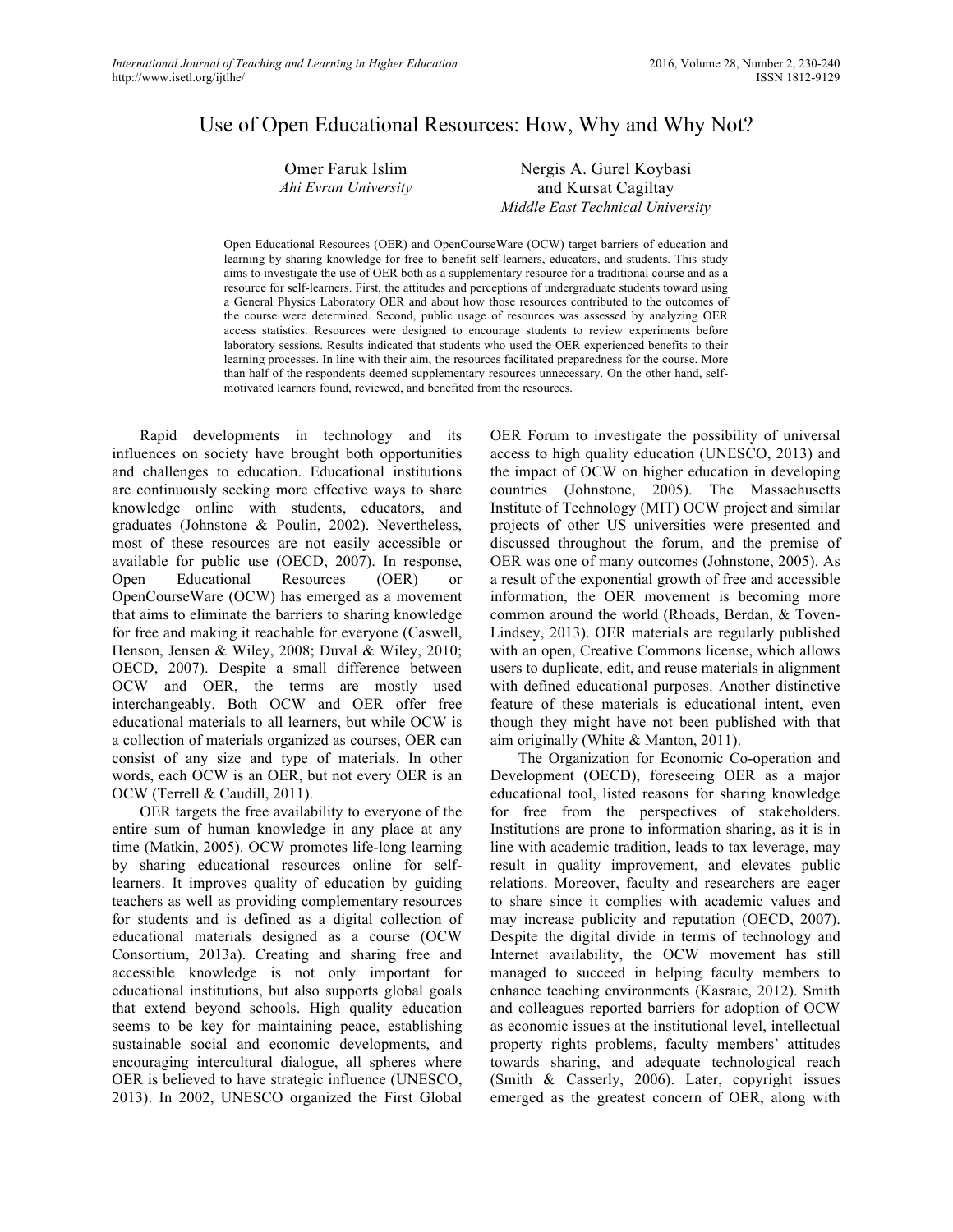sustainability (Hylen, Van Damme, Mulder, & D'Antoni, 2012). Incentives of OER have been listed as increased institutional branding, student appreciation, and faculty motivation (Smith & Casserly, 2006). Respondents of a survey at the Delft University of Technology (TUD) pointed out that they accessed OCW to gather information about studying at TUD, second only to increasing their expertise (Dopper, 2011). The OCW Consortium Europe surveyed higher education institutions to identify best practices for implementing OER/OCW and identified the factors facilitating initiatives as faculty members' positive attitudes and institutional factors such as encouragement, policy-making, resources, and incentives. Lack of support, negative attitudes of faculty, intellectual property challenges, and difficulty accessing high quality open resources for reuse have also been listed as barriers (Tovar & Zamora, 2012).

In a study conducted in order to identify reasons that contribute to or prevent the use of OCW by the public, researchers found that their population sample reported incentives such as self-directed learning, convenience, and quality, while disincentives were lack of support, certification, content, and resources (Arendth & Shelton, 2009). Additional potential benefits of open resources include usage as supplementary materials to enable or improve understanding (Smith & Casserly, 2006). MIT students' main motivations for using OCW were to preview a course before enrollment, to supplement on-campus courses, and to review past courses (Matkin, 2005). Similarly, users of the Tufts University OCW visited the site for personal learning, supporting an in-class course, making enrollment decisions, and keeping knowledge up-to-date (Tufts University, 2011). Parallel to that, researchers have concluded that open resources are also being used to support traditional teaching (Tovar & Zamora, 2012). For the 28 countries that responded to the 2011 OECD questionnaire, the most relevant advantages for using OER were listed as the opportunity for open and flexible learning environments and increased quality and efficiency of learning materials (Hylen et al., 2012). A user feedback report was recently released that noted the following ways of using OCW: to help studying for a course, to supplement teaching materials, to benefit specific projects, to update skills or knowledge, and to fulfill personal interests (OCW Consortium, 2013b).

# **METU OpenCourseWare**

After an Internet connection was established in Turkey in 1993, many faculty members started to share course materials on personal web sites (Wolcott & Cagiltay, 2000). However, these were only individual attempts. There was no nationwide OCW initiative in Turkey until 2007, when the Turkish Academy of Sciences (TUBA) organized the kick-off for a nation-wide OCW project with delegates from 24 universities and research institutes. After the meeting, TUBA initiated a national OCW consortium (TUBA, 2013). Even though 61 universities endorsed the project, only eight completed institutional OCW sites. Among these universities, Middle East Technical University (METU) has sustained the largest system. The METU OCW project officially started on April 16, 2008 (Kursun, Cagiltay & Can, 2014). Since then, the Instructional Technology Support Office (ITS), one of the administrative units of METU, has provided assistance to academic staff publishing courses as OCW. Instructors who are willing to share their course materials contact ITS, and resources are prepared. The scope of course contents depends on the instructor's enthusiasm for sharing and diverges from the syllabus and weekly schedule to include enriched educational materials such as lecture videos or notes, assignments, and other resources. Instructors provide notes and assignments, while lectures are recorded by ITS. After the approval of the instructor, courses are brought into public use. All educational resources presented are licensed with the Creative Commons Attribution-Non Commercial-ShareAlike License. As of December 2014, METU OCW had 107 courses from 31 departments and 5 faculties. The METU OCW has been visited by 289,876 individual visitors, accessing 395,415 pages since launch. According to a Google Analytics report, 17,711 visits were made between March 1 and March 31, 2014, by 13,959 individual users accessing 80,422 pages. Although some materials are in Turkish, most are in English, the official instructional language of METU. Therefore, the METU OCW is usable not only by students in Turkey, but also from other countries. An analysis of viewers showed that almost half of the visitors accessed the site from outside of Turkey. During the same period in March 2014, the METU OCW had 1,207 visitors from the USA, 894 from India, 429 from the Philippines, 373 from Indonesia, 257 from the UK, 248 from Pakistan, 157 from Malaysia, 134 from Germany, and 123 from Egypt.

# **General Physics Laboratory Experiments as OER**

General Physics Laboratory is a part of the General Physics courses at METU, which are two-semester courses and mandatory for the majority of undergraduate students. In addition, two courses are offered for specific departments with appropriate coverage changes. Each semester, students attend laboratory sessions and conduct five experiments. The different courses also have five experiments, and there are two introductory experiments for each course.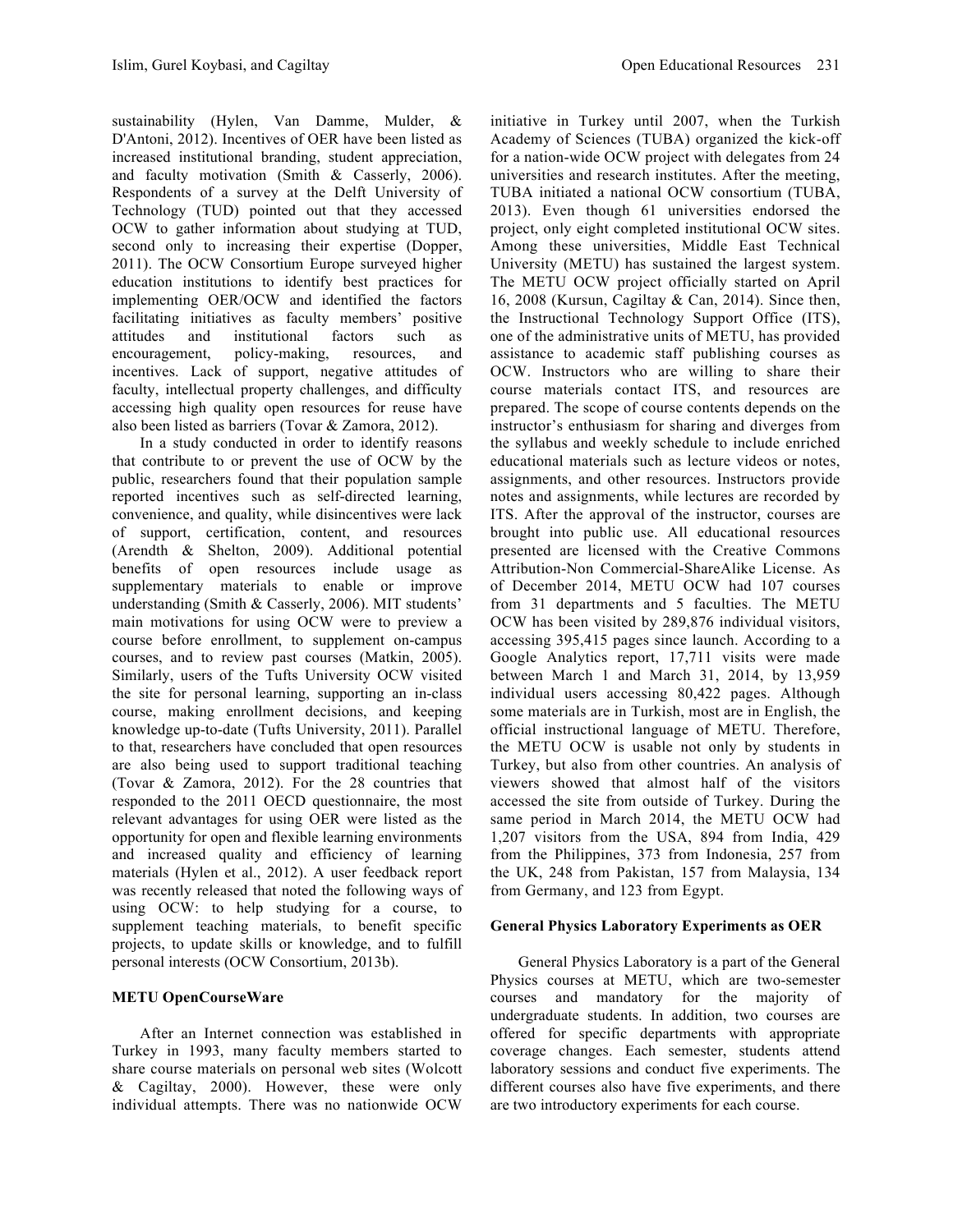For maximum effectiveness of laboratory intervention, student preparedness is a key factor. To encourage students to review experiments before laboratory sessions, the Department of Physics and ITS collaborated to design and develop video recordings of all 12 experiments. Teaching assistants conducted each experiment in front of the camera, voiceover was recorded, and recordings were edited. Registered students of General Physics courses were informed about the video experiments by their teaching assistants and flyers distributed in the laboratories. Usage was not a requirement of the course but suggested as a voluntary supplement. In 2014, 62,000 activities of guest users were logged for those resources.

Research on OER and OCW has focused on the benefits and challenges of using the resources as well as preparing them. However, the perspective of end-users has received little attention. Moreover, when it has been considered, those studies have focused on the overall effects of OCW rather than the actual effects of a specific course. This study aims to determine the attitudes of undergraduate students toward using a General Physics Laboratory OER and how those students perceive the contribution of the resources on the outcomes of the course. Suggestions from students for improvement are also introduced. Although the General Physics Laboratory resources were designed as supplementary materials, they are also open to self-learners. Therefore, a second aim of this study is to assess public usage of these resources.

#### **Methods**

This two-stage study was designed to observe local and global usage of a General Physics Laboratory OER hosted by METU OCW. For the local usage and effect of the resources, a survey was administered to METU students; YouTube statistics were analyzed for global usage.

## **Survey Participants**

This study was conducted in the spring semester of the 2012–2013 academic year. A total of 710 (296 female and 411 male) undergraduate students enrolled in a General Physics course replied to a paper-based survey. Nearly all (97.7%) of the participants were freshmen, since General Physics is required in the first-year curriculum (see Table 1). The majority (74.5%) of the participants were from the School of Engineering (Table 2).

### **Data Collection and Analysis**

Data for local usage analysis were collected at the end of the semester via a printed survey developed by the researchers. The survey consisted of 18 questions: 8 to obtain descriptive information about students and 10 to understand how students used the system and its benefits. Fifteen questions were multiple choice and analyzed by SPSS software; three were open-ended and qualitative data analysis was applied to create themes.

To observe the global usage of OER, statistics were collected by the researchers from YouTube, the platform hosting the experiment videos. Lifetime statistics began January 25, 2013 (the day of creation). Video performance as well as audience engagement, geographic locations, discovery methods, traffic sources, devices, and retention data were analyzed.

| TUOIVI<br><b>Class Distribution of Participants</b> |           |         |                           |  |
|-----------------------------------------------------|-----------|---------|---------------------------|--|
| Year                                                | Frequency | Percent | <b>Cumulative Percent</b> |  |
| 1st                                                 | 694       | 97.7    | 97.7                      |  |
| 2nd                                                 | 9         | 1.3     | 99.0                      |  |
| 3rd                                                 |           | 0.7     | 99.7                      |  |
| 4th                                                 | 2         | 0.3     | 100.0                     |  |
| Total                                               | 710       | 100.0   |                           |  |

Table 1

| Table 2                |
|------------------------|
| stribution of Particin |

| Distribution of Participants |           |         |                    |
|------------------------------|-----------|---------|--------------------|
| School                       | Frequency | Percent | Cumulative Percent |
| Education                    | 68        | 9.6     | 9.6                |
| Engineering                  | 529       | 74.5    | 84.1               |
| Art and Science              | 113       | 15.9    | 100.0              |
| Total                        | 710       | 100.0   |                    |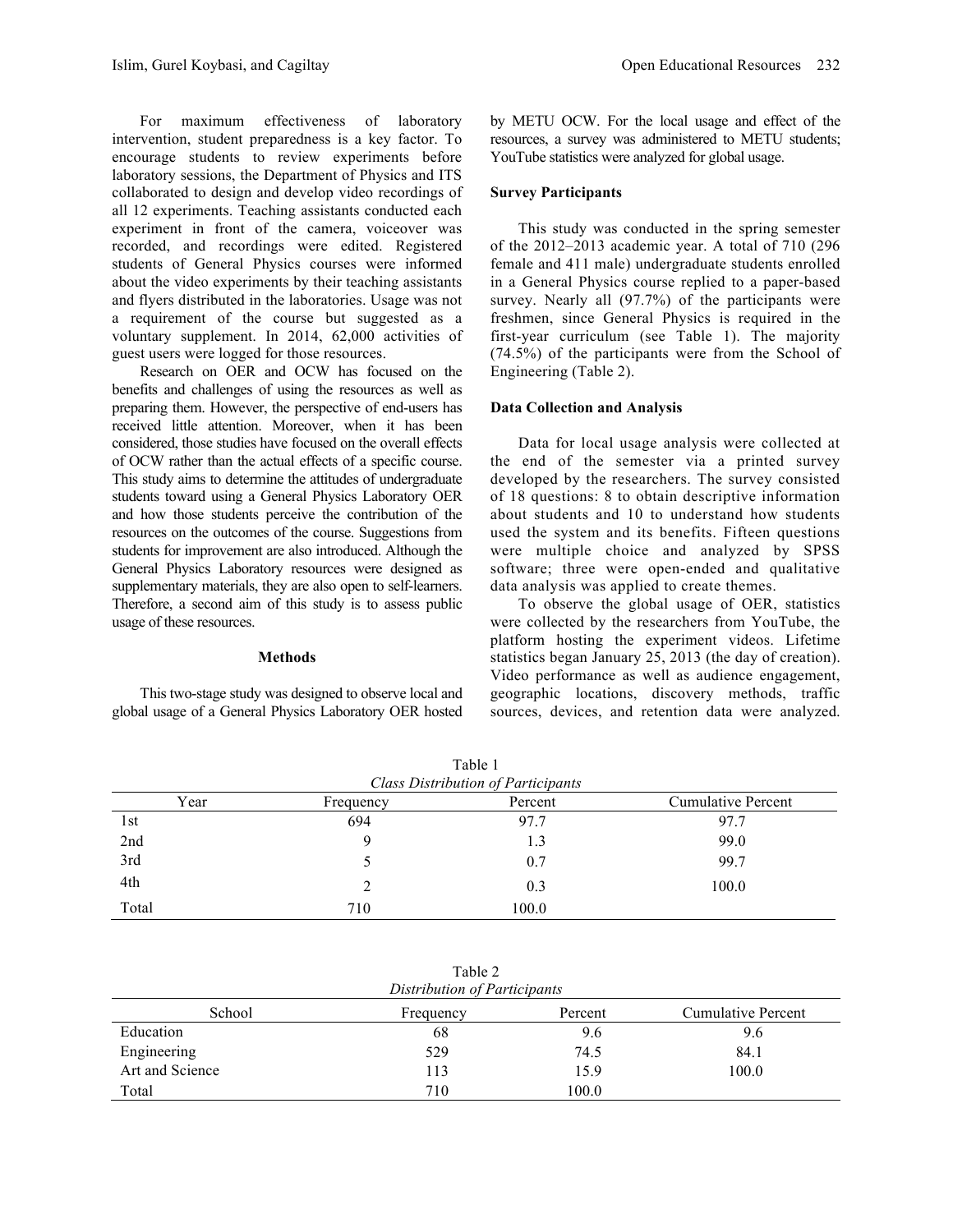| Participant Responses to Sources of Information About OCW |           |         |  |
|-----------------------------------------------------------|-----------|---------|--|
| Source of Information                                     | Frequency | Percent |  |
| <b>Teaching Assistants</b>                                | 263       | 37.0    |  |
| Flyers                                                    | 165       | 23.2    |  |
| Peers                                                     | 141       | 19.9    |  |
| Instructor                                                | 49        | 6.9     |  |
| Other                                                     | 28        | 3.9     |  |
| Media                                                     | 9         | 1.3     |  |

Table 3 *Participant Responses to Sources of Information About OCW*

Table 4 *Reasons for OER Use*

| Reasons for OER Use       |           |         |               |
|---------------------------|-----------|---------|---------------|
| Reasons of Usage          | Frequency | Percent | Valid Percent |
| Readiness for experiments | 244       | 34.4    | 90.4          |
| Both readiness and review | 14        | 2.0     | 5.2           |
| Review of experiments     | Q         | 1.3     | 3.3           |
| Other                     |           | 0.4     | 1.1           |
| Total                     | 270       | 38.0    | 100.0         |

Table 5 *Distribution of Contribution of OER Responses*

| Contribution of OER                 | Frequency | Percent |
|-------------------------------------|-----------|---------|
| Assisted with effective experiments | 155       | 21.8    |
| Enabled comprehension               | 151       | 21.3    |
| Reduced the time required           | 117       | 16.5    |
| Reduced number of questions         | 75        | 10.6    |
| Improved grade                      | 41        | 5.8     |
| Other                               |           | 0.4     |

#### **Results**

Results of the study are presented in two parts: survey results and usage statistics.

### **Survey Results**

**OCW awareness and source of awareness**. Participants were asked whether they were aware of the General Physics Laboratory OER videos published on the METU OCW portal. From a list including flyers, peers, teaching assistants, instructors, media, and other, participants were asked to select sources of information about OER; multiple selections were allowed (see Table 3).

Over 76% of participants were aware of the OCW, listing teaching assistants, flyers, and peers as their most frequent sources of information. Instructor was one of the least frequent sources. Moreover, 23 participants noted other sources of information, reporting that they discovered the resources by themselves via online search, on social network sites, or while surfing the OCW portal.

**Frequency and purpose of OER usage**. Students were asked about their usage of the General Physics Laboratory OER. Students who affirmed using the resources were asked about their frequency and purpose of usage. The frequency question also indicated when students preferred to access the OER. Among 706 (99.4%) participants, 287 (40.4%) stated that they had used the OER, while 419 (59.0%) had not. Out of that group, 110 (41%) used the OER for each laboratory session, 134 (50%) used the resources for some sessions, and 24 (9%) used the resources a few times. The majority of participants (82.1%) preferred using the resources before laboratory sessions, while 7.1% used them both before and after, and 1.8% used resources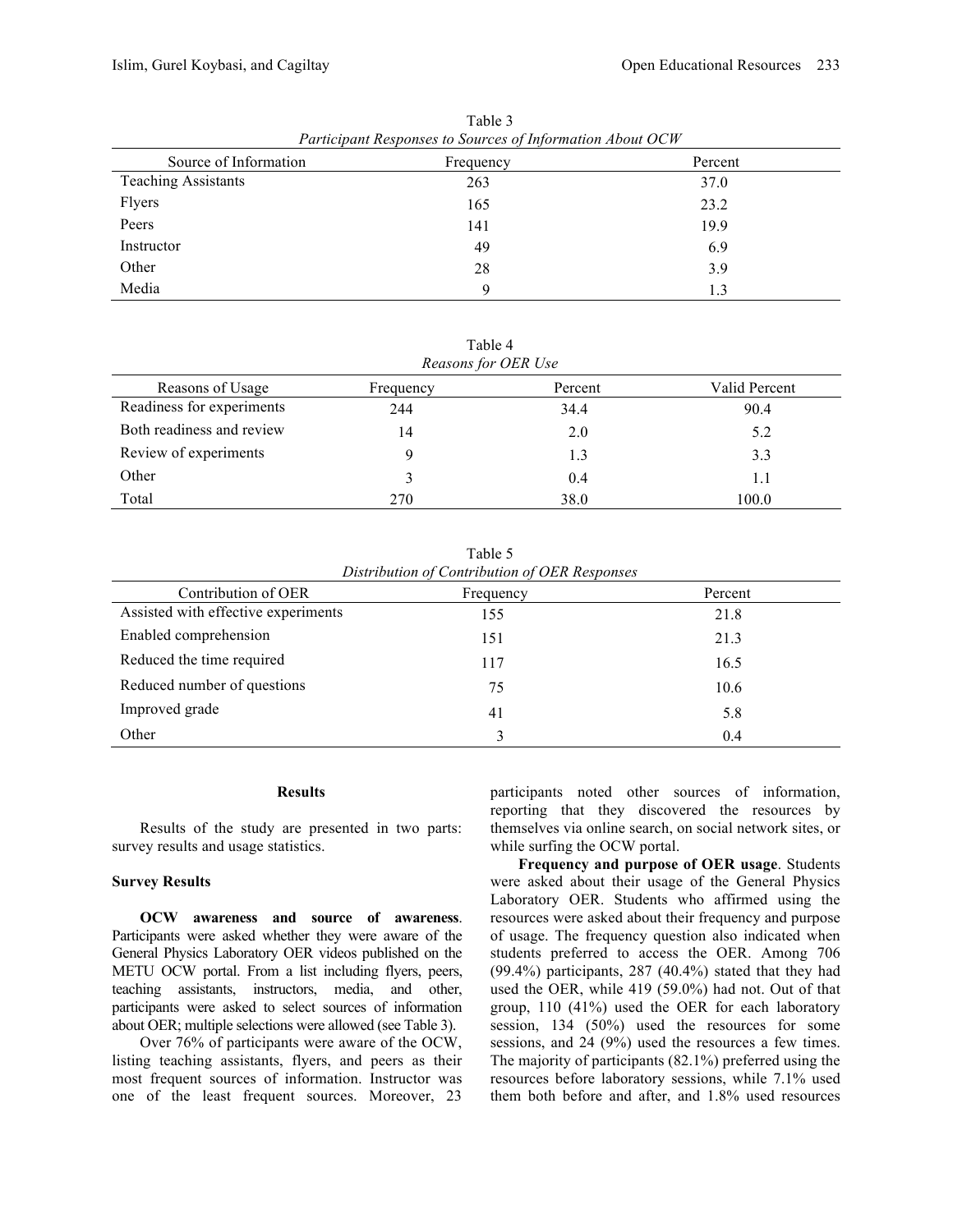only after sessions. Parallel to these findings, among 270 participants who responded to the question, the dominant reason for use (90.4%) was to be prepared for experiments (see Table 4).

**Contribution of OER**. The perception of participants about the contribution of the OER to their learning processes was also examined. They were asked to specify its contribution by selecting from a list of benefits: assisted in conducting effective experiments, reduced the time required to conduct experiments, enabled comprehension of experiments, reduced number of questions for teaching assistant, and improved grade. Multiple selections were allowed. Out of 272 respondents, nearly every participant (91.9%) affirmed the positive contribution of the OER. The most frequently selected contributions were on conducting experiments effectively (21.8%) and easing comprehension (21.3%). Reducing experiment length was mentioned by 16.5% of responders, and relatively smaller groups, 10.6% and 5.8%, respectively, believed that the OER reduced questions asked of teaching assistants or improved grades (see Table 5).

**Advantages of OER**. In response to an openended question, 109 participants provided advantages of OER. The most common theme mentioned was preparedness for experiments (see Table 6). The second most underlined advantage was the facilitative effect of OER on comprehension. Moreover, resources were observed to reduce the time required to complete laboratory activities and increase the effectiveness of those activities. A few students also mentioned increased ability to memorize information and improved grades.

**Reasons for OER not being effective.** One open-ended question investigated why students thought that the OER was not effective, and only 16 participants responded. The most common topic, mentioned by six participants, was about the content of the video materials. Those students thought that the materials were superficial, focusing on how to conduct the experiments without addressing the aim or providing enough information. Furthermore, the narration of the experiments was described as fast, fuzzy, ineffective, and insignificant. Other students mentioned that since the experiments were conducted in the laboratory and the teaching assistants reviewed the experiments beforehand, resources such as reports and quizzes were unnecessary. Three students explained that since the experiments were not complex, they did not need supplementary materials.

| Table 6                                  |  |
|------------------------------------------|--|
| Frequency of Mentioned Advantages of OER |  |

| Advantage of OER                     | Frequency |
|--------------------------------------|-----------|
| Enabled preparedness for experiments | 64        |
| Enabled comprehension                | 39        |
| Reduced the time required            | 21        |
| Increased effectiveness              | 17        |
| Enabled safer experiments            | 3         |
| Improved grade                       |           |
| Increased ability to remember        |           |

Table 7 *Distribution of Reasons Not to Use the OER*

| Reasons for Disuse     | Frequency | Percent |
|------------------------|-----------|---------|
| Lack of need           | 103       | 14.5    |
| Not being informed     | 88        | 12.4    |
| Shortness of time      | 45        | 6.3     |
| Satisfactory resources | 19        | 2.7     |
| Indifference to course | 13        | 1.8     |
| Unattractiveness       | 13        | 1.8     |
| Other                  | 4         | 0.6     |
| Use of other resources | 2         | 0.3     |
| Did not come to mind   |           | 0.1     |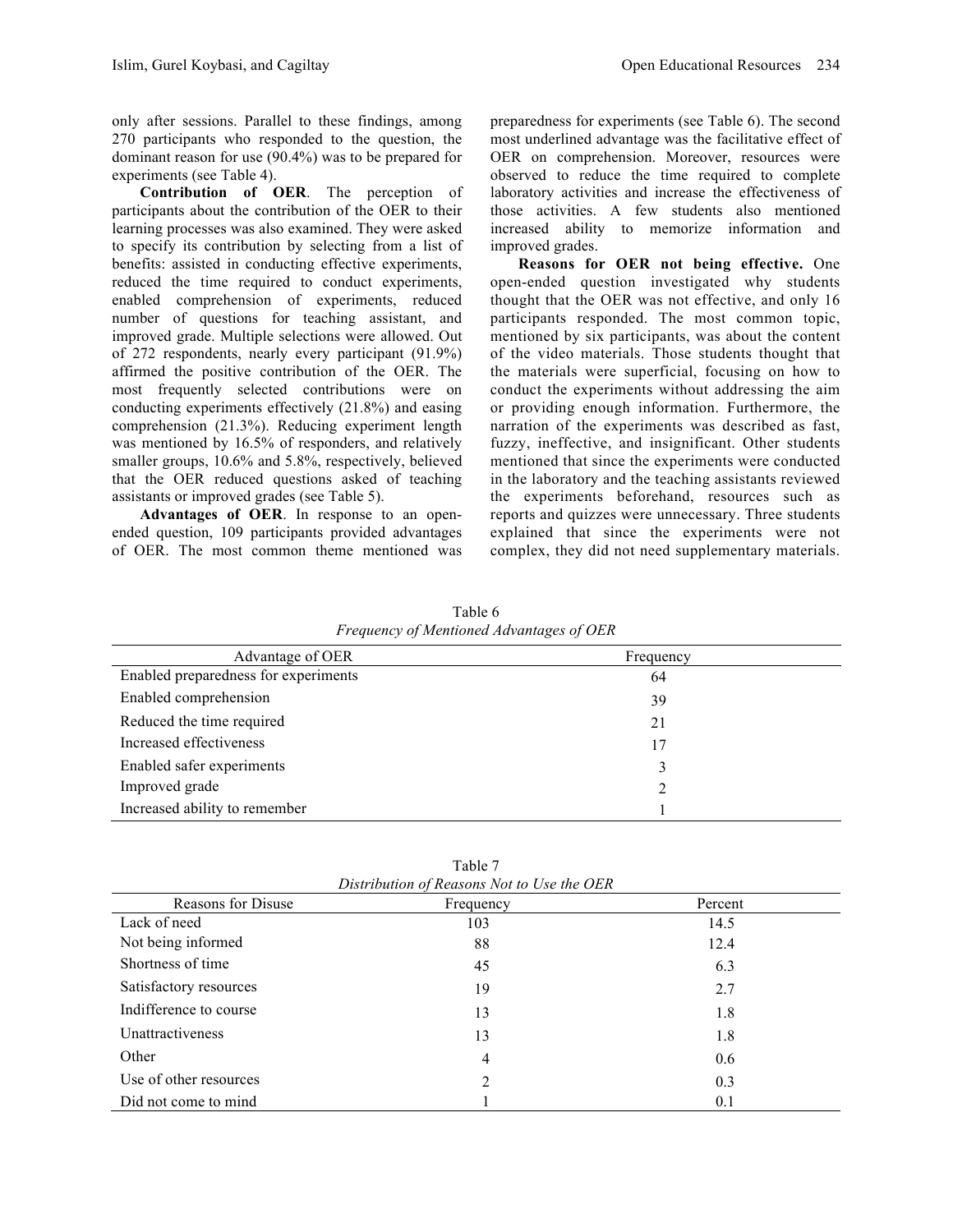| ID      | Name of the experiment                                         | Duration (min) |
|---------|----------------------------------------------------------------|----------------|
| $_{11}$ | <b>Measuring Instruments</b>                                   | 03:03          |
| 12      | Measurements, Errors, and Graphs                               | 02:03          |
|         | Uniform Motion with Constant Velocity                          | 02:22          |
| 2       | Linear Motion with Constant Acceleration and Motion in a Plane | 02:06          |
| 3       | Atwood's Machine                                               | 01:38          |
| 4       | Collisions and Conservation of Linear Momentum                 | 05:09          |
| 5       | Rotational Motion                                              | 02:31          |
| 6       | Ohm's Law, Series and Parallel Combination of Resistors        | 06:53          |
| 7       | Equipotential and Electric Field Lines                         | 02:51          |
| 8       | Constructing an Ammeter and a Voltmeter                        | 06:08          |
| 9       | Charging and Discharging a Capacitor                           | 02:49          |
| 10      | Force on a Current Carrying Conductor                          | 05:52          |

Table 8 *Video Duration of Experiments*

| ID             | Number of views | <i>r</i> luco <i>I</i> criormunce situations<br>Estimated minutes watched | Number of subscribers |
|----------------|-----------------|---------------------------------------------------------------------------|-----------------------|
| I <sub>1</sub> | 755             | 991                                                                       | $\theta$              |
| 12             | 2,779           | 1,938                                                                     | 11                    |
|                | 1,587           | 1,807                                                                     | 3                     |
| 2              | 1,589           | 1,656                                                                     |                       |
| 3              | 821             | 890                                                                       |                       |
| 4              | 2,010           | 4,210                                                                     | 2                     |
| 5              | 668             | 897                                                                       |                       |
| 6              | 5,005           | 8,493                                                                     | 11                    |
|                | 1,968           | 3,145                                                                     | 5                     |
| 8              | 1,332           | 1,882                                                                     | $\overline{c}$        |
| 9              | 3,485           | 4,458                                                                     | 6                     |
| 10             | 458             | 1,125                                                                     | 0                     |

Table 9 *Video Performance Statistics*

Table 10 *Average View Durations of OER Videos*

| <i>Average view Durations of OER videos</i> |                             |  |
|---------------------------------------------|-----------------------------|--|
| ID                                          | Average view duration (min) |  |
| I <sub>1</sub>                              | 01:18                       |  |
| 12                                          | 00:41                       |  |
| 1                                           | 01:08                       |  |
| 2                                           | 01:02                       |  |
| 3                                           | 01:04                       |  |
| $\overline{4}$                              | 02:05                       |  |
| 5                                           | 01:20                       |  |
| 6                                           | 01:41                       |  |
| $\tau$                                      | 01:35                       |  |
| 8                                           | 01:24                       |  |
| 9                                           | 01:16                       |  |
| 10                                          | 02:27                       |  |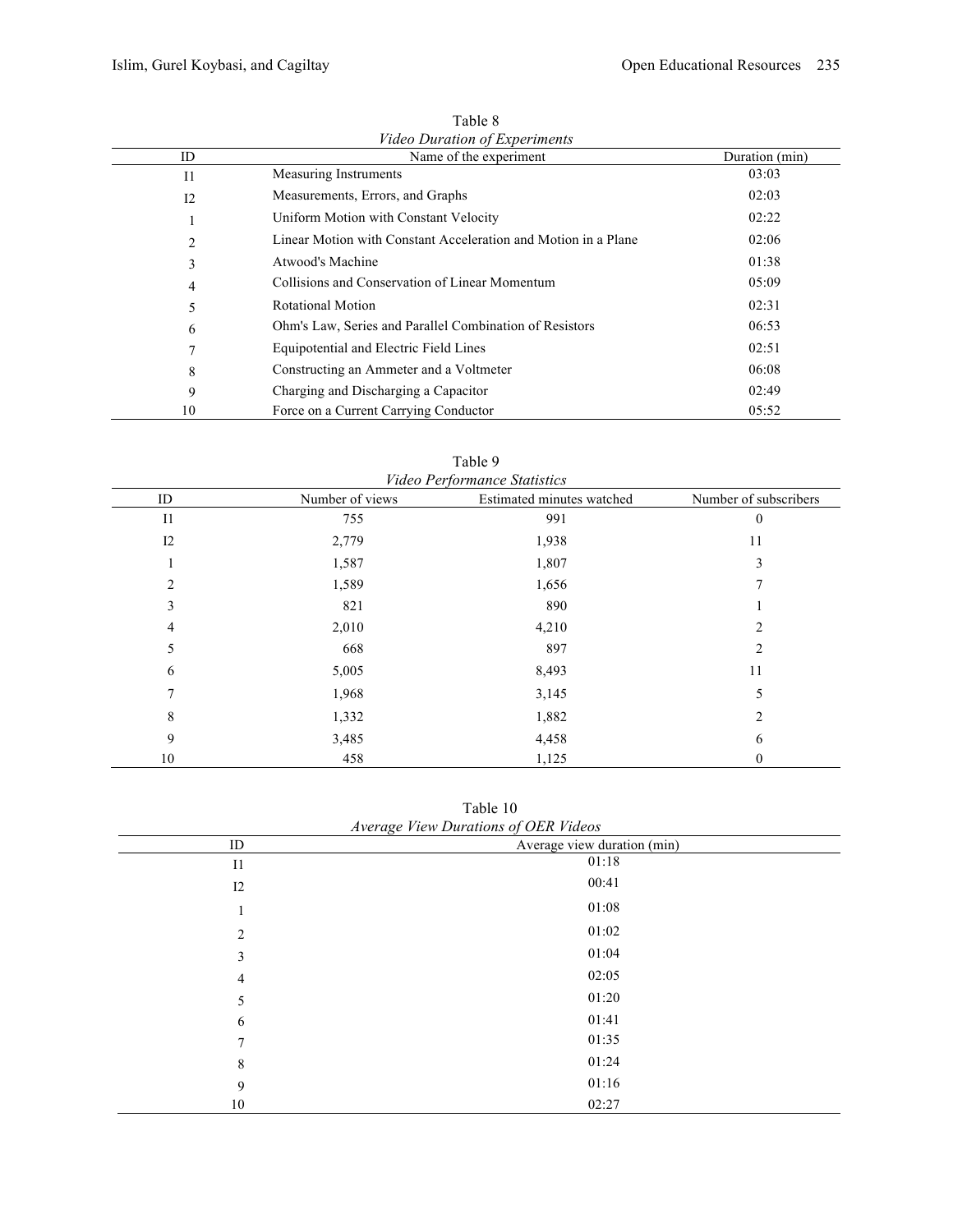| Economic Development Distribution of 10p 10 Countries According to Average View Duration |                     |  |  |
|------------------------------------------------------------------------------------------|---------------------|--|--|
| Economic development level                                                               | Number of countries |  |  |
| Least developed                                                                          |                     |  |  |
| Developing                                                                               | 50                  |  |  |
| In transition                                                                            |                     |  |  |
| Developed                                                                                |                     |  |  |
| Not known                                                                                |                     |  |  |

Table 11 *Economic Development Distribution of Top 10 Countries According to Average View Duration*

*Note.* Palestine was not included in the country classifications

**Reasons not to use the OER.** The participants who reported not using the resources were asked to note why, and 288 of 419 participants responded to the open-ended question. The most common response was mentioned by 103 participants: lack of need for the resources. Supporting that response, satisfactory course resources such as books, laboratory manuals, and teaching staff, as well as the use of other resources, were also mentioned. Other reasons included not being informed, shortness of time, and unattractiveness of the OER (see Table 7).

**Improvement suggestions.** Suggestions from students for improvement to the OER were investigated by an open-ended question, and 43 participants responded. The main theme was content. Participants stated that content needed to include more details such as the goals and results of experiments, more resources to explain laboratory reports and calculations, and more examples of quizzes. In addition, interactive resources for tasks such as report preparation could be helpful. Furthermore, enhancement of audio and visual quality were suggested. Finally, participants noted that the order of the experiments in the OER portal should be rearranged in parallel to the laboratory curriculum and the resources should be kept up-to-date.

# **YouTube Statistics Results**

The 12 experiment videos were published on YouTube for public use both as a playlist and as independent videos. They ranged in duration from 01:38 to 06:53 (see Table 8).

**Video performance.** The total number of views, estimated minutes watched<sup>1</sup>, and number of subscribers earned after watching each video defined its performance. Experiment 6 was the most popular

experiment, and Experiment 10 was the least popular (see Table 9). Given the small numbers of subscribers (1,867 at the point of data collection), audiences preferred individual visits, but Experiments I2 and 6 had the highest influence on subscriptions.

**Audience retention.** This section reveals average total view duration and viewer geographic locations. Audience retention is reported as "an overall measure of your video's ability to retain its audience.<sup>2</sup><sup>2</sup> According to average view durations, more than half of only four videos were viewed. Viewers of Experiment 1 watched 82% of the video on average, or 1:08. Viewers watched more than half of Experiments 3, 5, and 7 on average, though less than a quarter of Experiments 6 and 8—the longest videos at over six minutes. Data about viewer geographic location was used to determine the economic development, income, and region of the audience. For analysis, countries were sorted by average percentage viewed, and after compiling the top 10 countries for each experiment, a list of 79 countries was generated. The average percentage viewed was highest from developing countries compared to other development levels<sup>3</sup> (see Table 11) and primarily from upper-middle and high income countries<sup>4</sup> (see Table 12). Interestingly, Experiment 8 attracted more low and lower-middle income countries (7 out of 10) than other videos. In contrast, all countries analyzed for Experiment 2 were of upper-middle or high income.

**Audience engagement.** An audience may present feelings about a video by clicking thumbs up or thumbs down buttons, leaving comments, or adding it to a list of favorites. For the OER videos, audience engagement was low but positive (see Table 13). Only Experiment 9 received dislikes, while Experiment 6 received the highest number of likes and the only share. Experiments 4, 7, and 8 were each added to favorites once.

<sup>&</sup>lt;sup>1</sup> "This shows the estimated amount of time that a viewer has watched a video. This way you have a better sense of what content viewers actually watch, over those that they click on and then abandon." https://support.google.com/ youtube/answer/1714329

 $^2$  https://support.google.com/youtube/answer/1715160<br> $^3$  World Economic Situation and Prospects 2014, UN,

http://www.un.org/en/development/desa/policy/wesp/ wesp\_current/2014wesp\_country\_classification.pdf <sup>4</sup> Country and Lending Groups, World Bank, http://data.worldbank.org/about/country-and-lendinggroups#IDA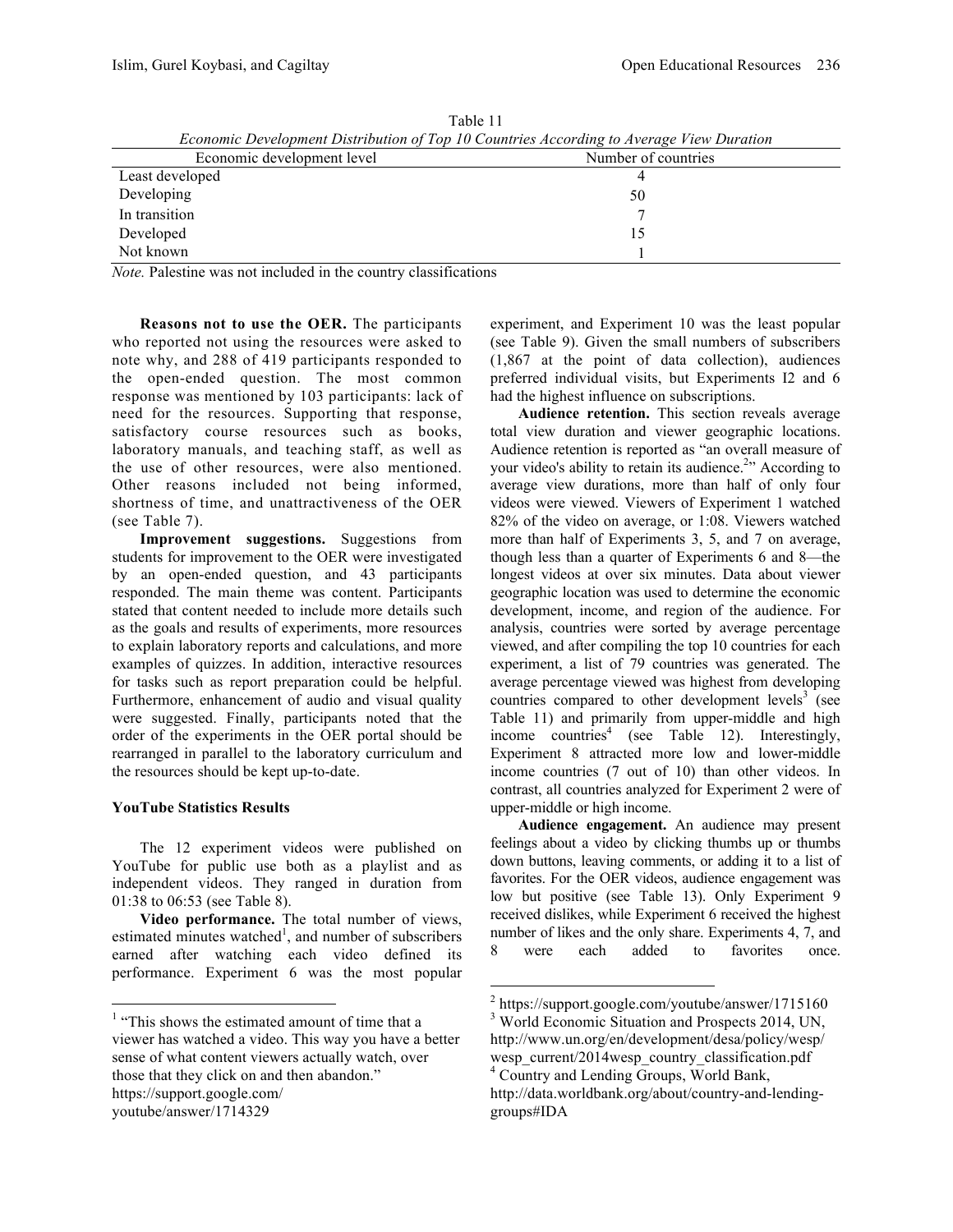| Income Distribution of Top 10 Countries According to Average View Duration |                     |  |
|----------------------------------------------------------------------------|---------------------|--|
| Income                                                                     | Number of countries |  |
| Low                                                                        | 10                  |  |
| Lower-middle                                                               | 14                  |  |
| Upper-middle                                                               | 29                  |  |
| High                                                                       | 25                  |  |
| Not known <sup>5</sup>                                                     |                     |  |

Table 12

|  | Audionee Engagement Statisti |  |
|--|------------------------------|--|

| ID | Likes | <b>Dislikes</b> | Audience Engagement Statistics<br>Comments | Shares | Favorites added | Favorites removed |
|----|-------|-----------------|--------------------------------------------|--------|-----------------|-------------------|
|    |       |                 |                                            |        |                 |                   |
|    |       |                 |                                            |        |                 |                   |
|    |       |                 |                                            |        |                 |                   |
|    |       |                 |                                            |        |                 |                   |
|    |       |                 |                                            |        |                 |                   |
|    |       |                 |                                            |        |                 |                   |
|    |       |                 |                                            |        |                 |                   |
|    | 10    |                 |                                            |        |                 |                   |
|    |       |                 |                                            |        |                 |                   |
|    |       |                 |                                            |        |                 |                   |
|    |       |                 |                                            |        |                 |                   |
| 10 |       |                 |                                            |        |                 |                   |

| Average View Duration Statistic by Device |          |              |        |  |
|-------------------------------------------|----------|--------------|--------|--|
| ID                                        | Computer | Mobile Phone | Tablet |  |
| I1                                        | 1:18     | 1:05         | 1:33   |  |
| I2                                        | 0:40     | 0:48         | 0:54   |  |
| 1                                         | 1:06     | 1:16         | 1:28   |  |
| $\overline{2}$                            | 1:00     | 1:22         | 1:07   |  |
| $\overline{3}$                            | 1:04     | 1:02         | 1:23   |  |
| $\overline{4}$                            | 2:01     | 2:31         | 2:15   |  |
| 5                                         | 1:18     | 1:37         | 1:33   |  |
| 6                                         | 1:41     | 1:37         | 1:41   |  |
| $\overline{7}$                            | 1:35     | 1:49         | 1:29   |  |
| 8                                         | 1:24     | 1:24         | 1:30   |  |
| 9                                         | 1:16     | 1:21         | 1:14   |  |
| $10\,$                                    | 2:25     | 2:48         | 2:26   |  |

Table 14

 $\frac{1}{s}$  Comment was spam and removed by the administrator.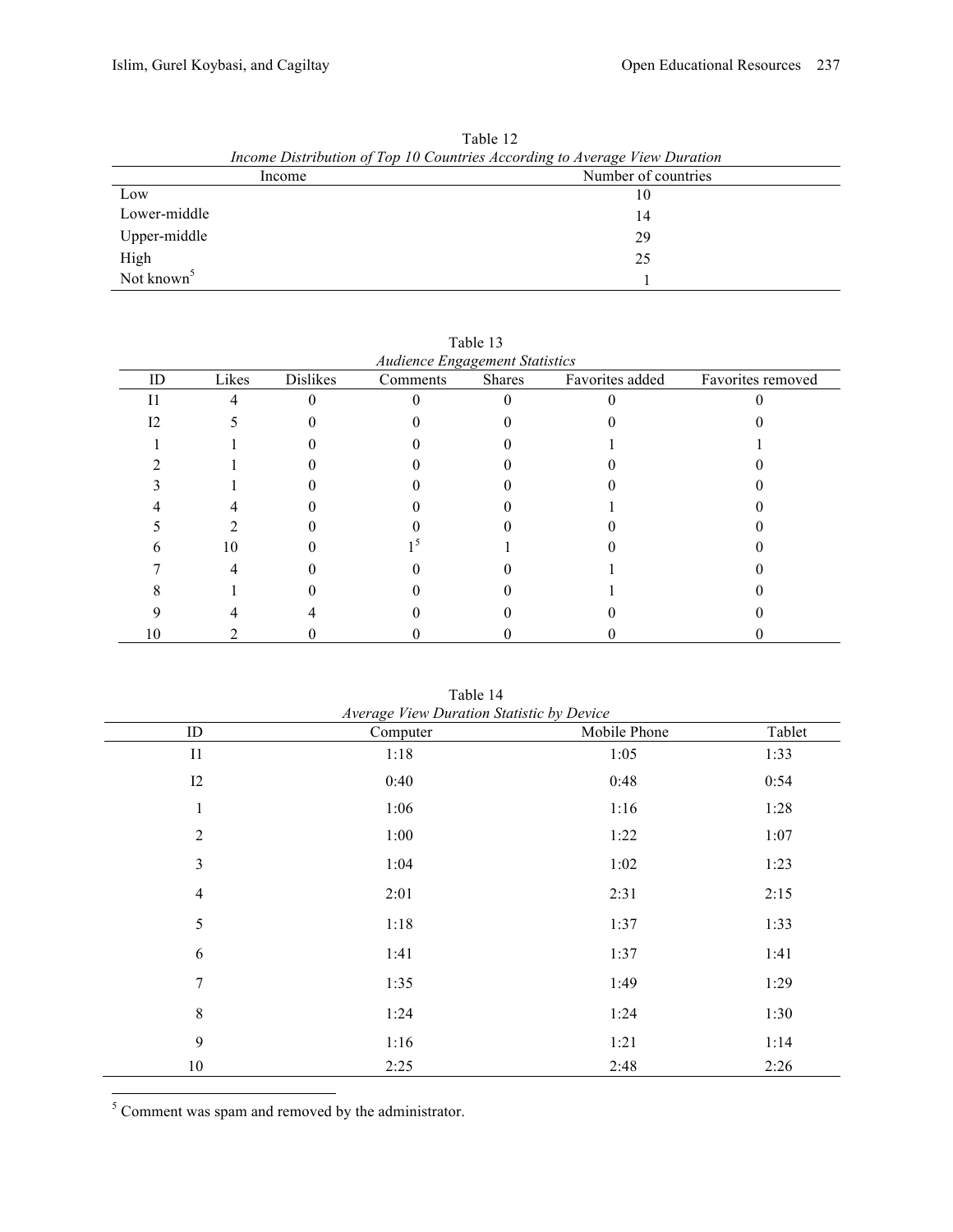**Audience geographies**. The geographic locations of the audience were sorted according to total views, and the top five countries were analyzed. Turkey, India, and the United States were among the top locations for all videos. The other countries, in descending order of appearances in the top five, were Canada, the Philippines, the United Kingdom, Malaysia, Egypt, Nepal, South Africa, Indonesia, and Saudi Arabia. Although the top five countries varied according to number of views, when average view durations were compared, nine of the videos were watched longest in Turkey. Experiments 2 and 3 were watched longer in India, whereas Experiment I2 was watched longest in the Philippines and Egypt. Moreover, Canada tied with Turkey in average view duration for Experiment 8.

**Sources of discovery.** The top two traffic sources for the audience were YouTube searches and external links such as Google, Yahoo, or Facebook. In addition, YouTube playlists, direct connections,<sup>6</sup> and embedded players appeared in the top three sources of discovery. Although direct connection was not the most common source of discovery, those who used that source watched videos longer.

**Audience devices.** The three most common devices used by the audience were analyzed: computers, mobile phones, and tablets. Computers had the highest share for all videos with over 75% of views. However, audiences who used mobile devices tended to watch videos longer than computer users (see Table 14). Only Experiment 6 was viewed equally long on computers as on mobile devices.

### **Discussion and Conclusion**

OpenCourseWare (OCW) and Open Educational Resources (OER) have emerged to address life-long learning by sharing knowledge for free and by making educational materials more accessible. OCW/OER targets public use as well as educators and students. This study aimed to clarify the viewpoint of students on the educational contributions of OCW/OER.

In order to provide educational materials to help students prepare for sessions, General Physics Laboratory experiments were recorded and published online. Students who attended sessions were administered a printed questionnaire to capture how materials were used, their benefits, and suggestions for improvement. With the help of teaching assistants, flyers, and peers, the majority of the students heard about the OCW; however, more than half of the students did not use the resources. Likewise, students of FGV Online, a Brazilian school, reported peers as a source of information, accompanied by online search (OCW Consortium, 2013b), implying that a larger proportion of Brazilian students found resources by searching compared to METU students.

The primary reason for not using the resources was lack of need. Students believed that available course materials and the guidance of teaching assistants were satisfactory for expected success. It could be said that need is crucial for the use of OER. If learners need resources, they search for and find them. In addition, some students mentioned that they were not informed about the OCW, ran short on time, or found the resources unattractive. Awareness of OCW has been highlighted by the OCW Consortium as a reason for not using materials as well (OCW Consortium, 2013b). Similarly, lack of time has also been mentioned in the literature (Hylen, n.d.).

An overwhelming majority of students who adopted the OCW used the resources before sessions either for each experiment or for some of them. Parallel to both the scheduling of use and purpose of the materials, students mentioned that they used the OCW to be ready for experiments. This usage trend is similar to the findings of FGV Online, in which students benefited from OCW for quick review of subjects (OCW Consortium, 2013b). Moreover, participants believed that the OCW had a positive effect on their learning processes. The main contributions and advantages included increasing the effectiveness of experiments, facilitating comprehension, and reducing time required to conduct experiments. A few students mentioned improvements in grades.

The primary criticism of the OCW was the content. Students expected detailed and comprehensive content, including information on reporting, examples of quizzes, and interactive materials. However, the content of the video materials was framed by the coordinators of the General Physics Laboratory, and expected observations and laboratory reports were deliberately omitted in order to prevent replication of results without experimentation or careful observation. Enhancing the materials in terms of audio and video quality was among the top suggestions provided by the students. These findings correspond to the findings of the OCW Consortium, which has highlighted the need for various types of materials (OCW Consortium, 2013b).

According to YouTube statistics, the duration of a video should be less than five minutes, after which average view duration drops drastically. However, depending on content matter, videos may need to be longer. Capturing attention with fun facts or interaction

<sup>&</sup>lt;sup>6</sup> Views from unknown referrers on mobile apps and direct traffic on the YouTube video and channel pages. Possible origins of direct traffic include email and instant messaging clients or pasting an URL into a browser.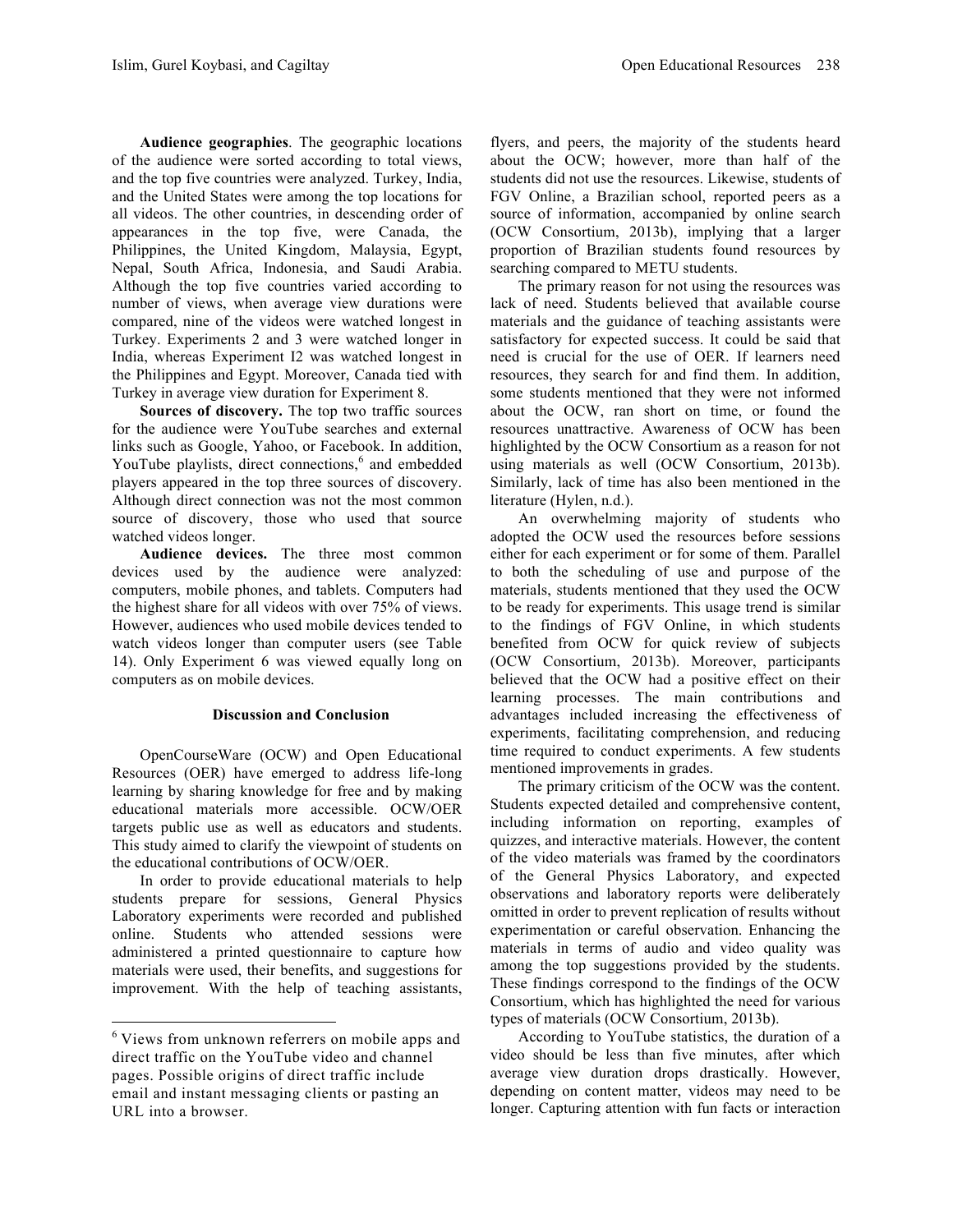around each second minute would be a useful tactic. Furthermore, as mobile devices are being used by more learners to reach resources, platforms should be adaptive and feature low quality or standard definition options for devices with limited data packages. YouTube statistics also show that the curriculum of a country can affect audience geographies. The most watched video was on Ohm's Law, a common topic for almost all countries. Moreover, low income or less developed counties did not benefit from the OER as much as other countries, possibly due to lack of hardware and Internet connections.

To summarize, students who used the OER as complementary material to a traditional course observed the benefits and contributions to their learning processes. In the light of student responses, one can conclude that OER facilitates preparedness for a course. The materials in question aim to help students review experiments before sessions, and they are prone to accomplishing their goal. However, to increase the benefits of OER, providing only video recordings seems insufficient; other course materials should also be presented. That expectation is well suited for OCW, which involves the organization of high quality educational materials into courses. Therefore, it is important to enrich available educational materials with high quality media. As technology advances, the expectations of users escalate. Providing high quality audio and visual representations may also impress those students who mention unattractiveness as a reason for not using an OER. In the case of those students who did not use the OER, the main problem was the belief that the materials were not needed. Such beliefs result in disregarding materials, and not being motivated is a valid concern that needs to be defeated, not only for open educational environments, but for any learning environment. Especially for supplementary materials, learners should either feel the need or be obliged to access them. To persuade students to use and increase the adoption of OCW/OER, benefits could be made more observable, as suggested by Rogers (1995).

# **Limitations and Future Study**

For future research, this study could be replicated after the implementation of participant suggestions in order to examine potential changes in the attitudes of students. Moreover, observations provided by educators would be valuable, and instructors' and teaching assistants' comments about the effects of using OER on students' performance could be obtained. Since the OER in question was developed to complement a course, participants of this study were students enrolled in that course. Though reaching the target population would be troublesome, to understand the full contributions of OER, self-learners and other students

who utilize materials for educational purposes could be considered as potential participants. Their evaluations may reveal other aspects that need to be improved.

## **References**

- Arendth, A. M., & Shelton, B. E. (2009). Incentives and disincentives for the use of OpenCourseWare. *International Review of Research in Open and Distance Learning*, *10*(5), 1-25.
- Cagiltay, K., & Kursun, E. (2011). *Open Educational Resources in Turkey: State-of-the-art challenges and prospects for development.* Report for the UNESCO Institute for Information Technologies in Education. Moscow, Russia.
- Caswell, T., Henson, S., Jensen, M., & Wiley, D. (2008). Open educational resources: Enabling universal education. *The International Review of Research in Open and Distance Learning*, *9*(1), 1–11.
- Dopper, S. (2011, August). *TU Delft OpenCourseWare User Survey 2011.* Retrieved from http://www.slideshare.net/DelftOpenEr/tu-delftopencourseware-user-survey-2011
- Duval, E., & Wiley, D. (2010). Guest editorial: Open educational resources. *IEEE Transactions on Learning Technologies*, *3*(2), 83–84.
- Hylen, J. (n.d.). *The growing importance of open educational resources*. Retrieved from http://www.oecd.org/edu/ceri/37649617.pdf
- Hylen, J., Van Damme, D., Mulder, F., & D'Antoni, S. (2012). Open educational resources: Analysis of responses to the OECD country questionnaire. *OECD Education Working Papers*, *No. 76*. Paris, France: OECD Publishing. doi: 10.1787/5k990rjhvtlv-en
- Johnstone, S. M. (2005). Open educational resources serve the world. *Educause Quarterly, 3*, 15–18.
- Johnstone, S. M., & Poulin, R. (2002) Technology: What is OpenCourseWare and why does it matter?, *Change: The Magazine of Higher Learning, 34*(4), 48–50.
- Kasraie, N. (2012). OpenCourseWare: Impact and usage of faculty in the developing countries of the Middle East. *International Journal of Academic Research in Business and Social Sciences*, *2*(12), 327–341.
- Kursun, E., Cagiltay, K., & Can, G. (2014). An investigation of faculty perspectives on barriers, incentives, and benefits of the OER movement in Turkey. *The International Review of Research In Open and Distance Learning,* 15(6), 14-32.
- Matkin, G. (2005). The move toward open educational resources. *Distance Education Report*, *9*(9), 1–2.
- OCW Consortium. (2013a). About us*.* Retrieved from http://www.ocwconsortium.org/about-ocw/
- OCW Consortium. (2013b). OCW User Feedback Report*.* Retrieved from http://www.oeconsortium.org/wp-